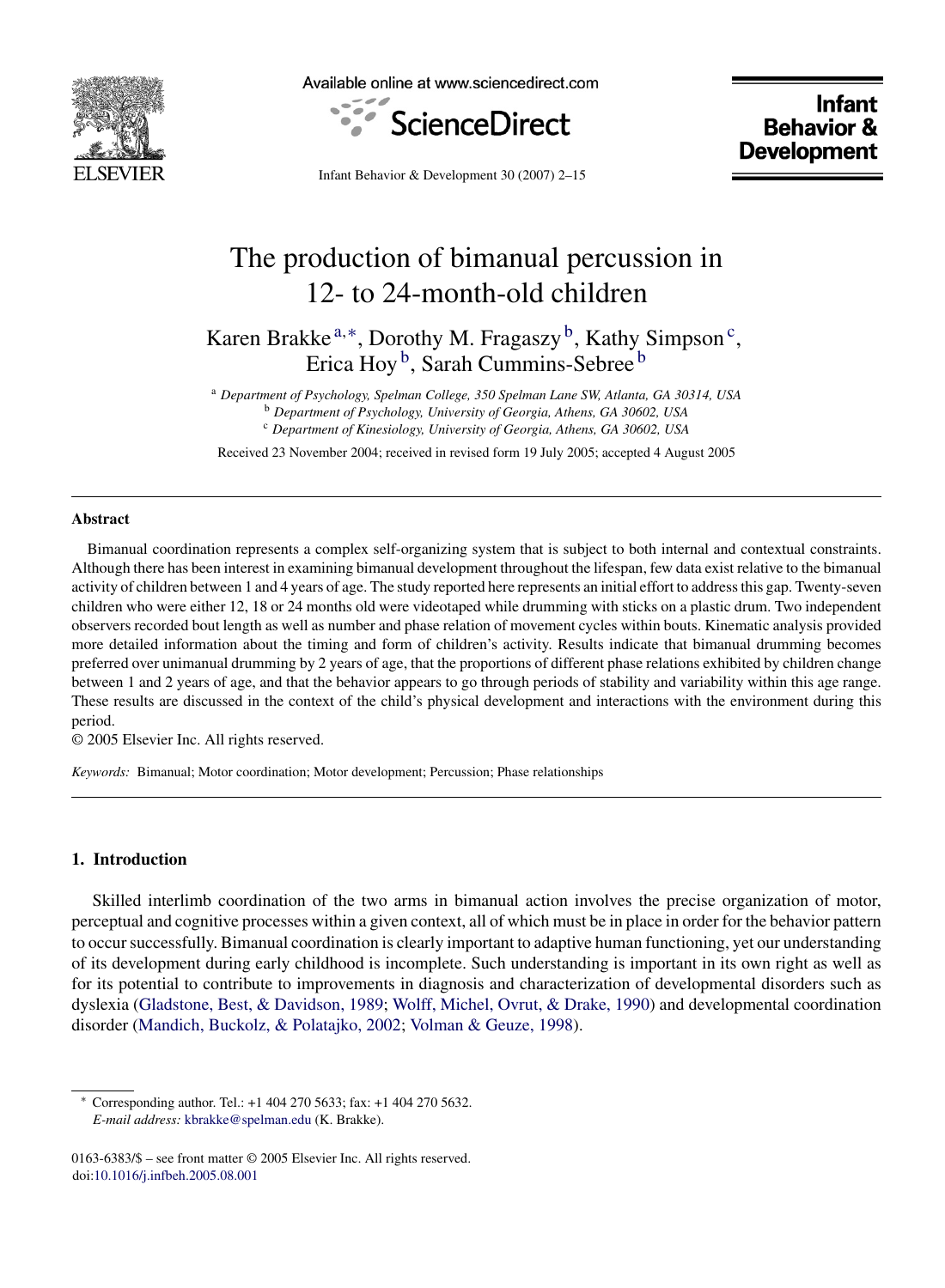## *1.1. Coordinated bimanual movements as coupled oscillators*

The development of skilled bimanual activity provides a valuable platform for systems-based examination of motor development across both microgenetic and ontogenetic time scales. There is an extensive literature on the control of bimanual activity in adults, and the ways in which self-organizing motor systems responding to environmental, cognitive, and neuromotor constraints affect the form and timing of coordinated movement (e.g., [Bingham, Schmidt,](#page-12-0) [Turvey, & Rosenblum, 1991;](#page-12-0) [Carson, Riek, Smethurst, Parraga, & Byblow, 2000;](#page-12-0) [Haken, Kelso, & Bunz, 1985;](#page-13-0) [Newell,](#page-13-0) [Liu, & Mayer-Kress, 2001;](#page-13-0) [Park, Collins, & Turvey, 2001;](#page-13-0) [Semjen, Summers, & Cattaert, 1995;](#page-13-0) [Temprado, Swinnen,](#page-13-0) [Carson, Tourment, & Laurent, 2003\).](#page-13-0) As pointed out by [Guiard \(1987\)](#page-13-0) and others ([Fagard, 1991; Obhi, 2004\),](#page-12-0) different types of bimanual skills, requiring different levels of symmetry and complementarity, exist in an individual's repertoire. Investigators of adult bimanual coordination, however, have primarily focused on the patterns of coordination that appear in cyclic movements such as continuous finger-tapping, pendulum-swinging, or circle-drawing with both hands. These actions have been used because they are motorically relatively straightforward, but are sensitive to changes in cognitive [\(Temprado, Monno, Zanone, & Kelso, 2002;](#page-13-0) [Temprado, Zanone, Manno, & Laurent, 1999\)](#page-13-0) and kinematic demands [\(Temprado et al., 2003\),](#page-13-0) and allow analysis of many dimensions of movement. As continuous rather than discrete actions, these behaviors also can be indefinitely extended in time to allow for perturbations to be experimentally manipulated both within and between bouts.

Within this context of cyclic action, many authors characterize the two limbs' movements as a pair of coupled oscillators that interact with each other and self-organize at certain phase relations of movement ([Yamanishi, Kawato,](#page-12-0) [& Suzuki, 1980\).](#page-12-0) In particular, the dynamic systems model, which provides a useful framework for description and analysis of coordinated movement, asserts that human adults' bimanual movement systems are strongly attracted to mirror-image, or 'in-phase' movements in which homologous right and left muscle groups are producing identical acts simultaneously (relative phase lag  $\Phi = 0$ ). To a lesser extent, 'anti-phase' movement patterns, in which homologous muscle groups are simultaneously performing opposing acts ( $\Phi = 180$ ; e.g. the left forefinger hits the top of the tapping cycle when the right hits the bottom), serve as a second type of attractor state. That these states are stable and preferred has been documented empirically in several studies (e.g., [Cohen, 1971; Haken et al., 1985; Yamanishi et al., 1980\).](#page-12-0) People tend to produce these patterns spontaneously over others and will even drift into them—especially the in-phase pattern—after starting with another pattern, especially if perturbations such as a change in tempo or attentional demand are introduced [\(Haken et al., 1985;](#page-13-0) [Pellecchia & Turvey, 2001;](#page-13-0) [Temprado et al., 1999; Yamanishi et al., 1980\).](#page-13-0)

## *1.2. Bimanual coordination in school-aged children and infants*

Several investigators have examined the performance of children as young as 4 years of age on bimanual tasks similar to those assessed in adults (e.g., [Fagard & Peze, 1992;](#page-12-0) [Njiokiktjien et al., 1997; Robertson, 2001; Wolff, 1998\).](#page-13-0) These studies indicate that there appears to be strong motor coupling between the two hands in children of all ages. However, as expected, there are several developmental changes that appear to occur between the ages of 4 and 11 years. In particular, children are more variable in timing many of their bimanual movements than are adults; their hand movements are coupled, but response times from one sequence or cycle of action to the next may not be stable [\(Njiokiktjien et al., 1997; Robertson, 2001; Wolff, 1998\).](#page-13-0) Children also tend to move at a slower pace when performing repetitive actions, such as finger-tapping or circle-drawing, when compared with adults [\(Fagard, Hardy-Leger, Kervella,](#page-13-0) [& Marks, 2001\).](#page-13-0) It also appears more difficult for younger children to initiate release from the strongly coupled action patterns in order to practice or perform new patterns [\(Fagard, 1987\).](#page-12-0) These changes all relate to improving control of bimanual coordination as children get older.

The changes experienced by young children in various aspects of bimanual control have been attributed by some to maturing systems, in particular those facilitating efficient interhemispheric communication [\(Fagard et al., 2001;](#page-13-0) [Njiokiktjien et al., 1997; Wolff, 1998\)](#page-13-0) and executive control such as sustained attention ([Robertson, 2001\)](#page-13-0) or response inhibition ([Wolff, 1998\).](#page-13-0) However, these maturational changes are accompanied not only by development of peripheral physical systems (e.g., changes in arm muscle strength) but also by experience-based changes such as increased practice with many action patterns (e.g., locomotion, drawing, and so on) as well as the encounter of new tasks and environments that require new behavioral responses to be developed. Some or all of these factors may contribute to developing bimanual skill; thus, this represents a complex system that appears to be amenable to ecologically-based analyses.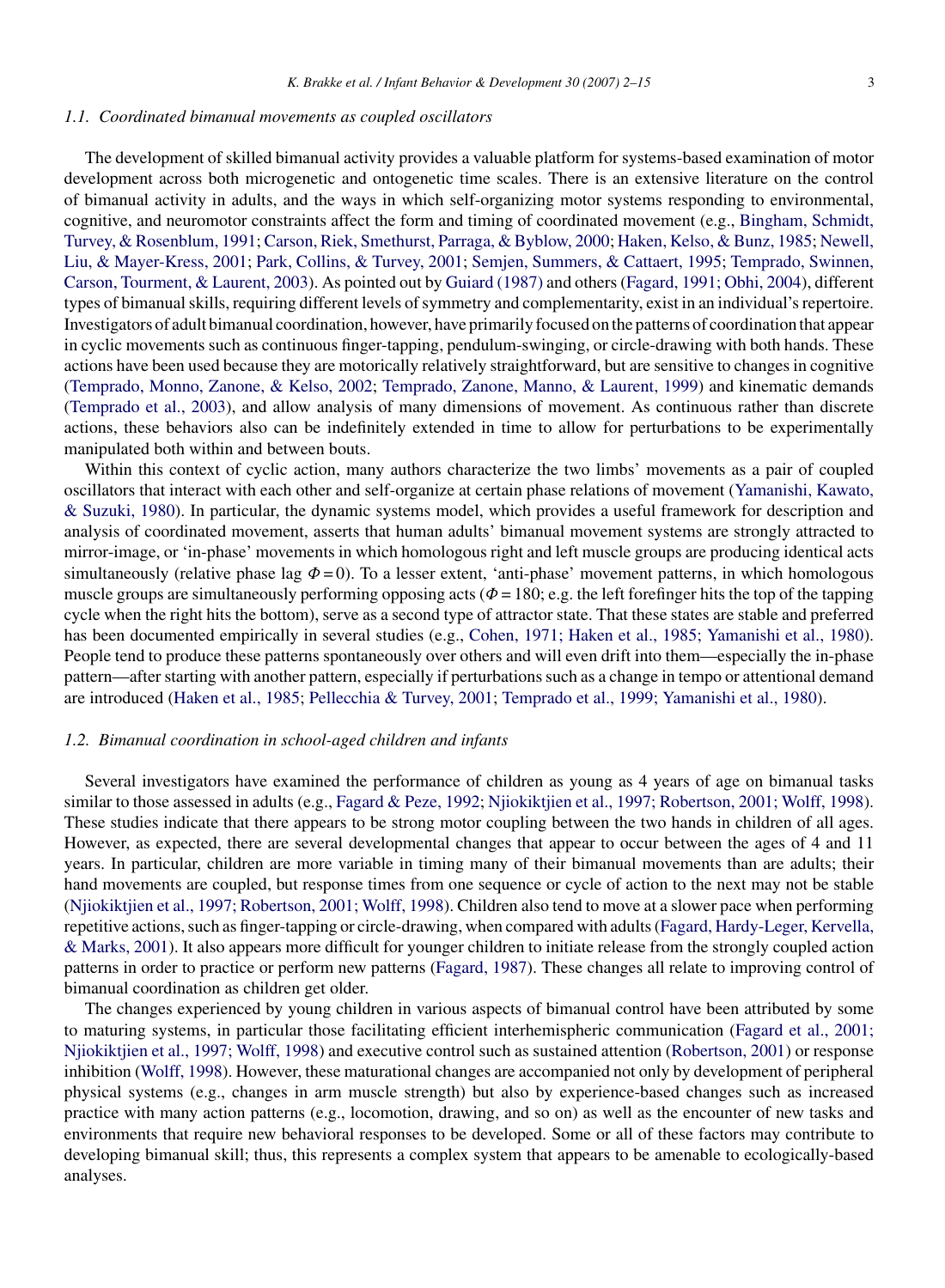To date, few investigators have attempted to examine cyclic behavior patterns such as finger-tapping in children younger than 4 years of age. This may be in part because of the difficulties experienced by younger children both in producing the precise fine-motor acts examined in adults and in responding reliably to verbal instructions in an experimental setting. Instead, in response to the challenges of working with infants and young children, investigators have typically used structured play situations that take advantage of the infant's spontaneous exploratory or play actions when assessing bimanual activity. The behaviors elicited, such as reaching ([Corbetta & Thelen, 1996;](#page-12-0) [Fagard & Peze,](#page-13-0) [1997;](#page-13-0) [Goldfield & Michel, 1986\),](#page-13-0) have tended to be discrete rather than continuous, in contrast to the types of behaviors typically measured in older children and adults.

As with other, more extensively studied motor systems such as locomotion (e.g., [Thelen & Ulrich, 1991\),](#page-13-0) however, the development of bimanual coordination in young children is a continuous process marked by apparently discrete behavioral stages. From birth, there is evidence of motor coupling between the two arms and it is not until approximately 10 months of age that goal-directed role-differentiated activity—when the two hands perform different actions and thus fill different roles—is first observed [\(Bruner, 1970;](#page-12-0) [Fagard & Jaquet, 1989;](#page-13-0) [Goldfeld & Michel, 1986\).](#page-13-0) Typically, early role differentiation occurs when one hand performs a support function, such as holding an object, while the other hand is used to explore or manipulate the object. This development represents a step forward in the infant's interlimb control in that it requires separate yet integrated/coordinated motor sequences for each limb. However, it still represents a relatively simple coordination mode in that one hand often serves only a support/stability role while the other performs the bulk of the manipulatory action. Development of different types and complexity of role differentiation continues through at least 2 years of age for some types of tasks [\(Fagard & Jacquet, 1989\),](#page-13-0) but little else is known about bimanual coordination in this age range.

#### *1.3. Addressing a gap in the literature*

Because of the different theoretical and empirical traditions in the adult and infant research on bimanual activity, there tend to be few points of contact between the two literatures (however, see [Corbetta and Thelen, 1996](#page-12-0) for a dynamic systems approach to infant reaching). For example, the discrete actions studied in infants do not allow one to examine within-bout stability and variability in the same way as extended cyclic behavior patterns—such as rhythmic percussion—do. This gap is compounded by the scarcity of empirical literature of any approach reporting the bimanual activity of children between the ages of 1 and 3 years. This age range is replete with contextual, behavioral and neurological changes, and yet with few exceptions (e.g., [Fagard & Marks, 2000\),](#page-13-0) children between infancy and school age have not been included in the literature. Changes in attentional control (e.g., [Case, 1985;](#page-12-0) [Ruff & Rothbart,](#page-13-0) [1996\),](#page-13-0) motor control (e.g., [Kochanska, Murray, & Harlan, 2000\),](#page-13-0) representational complexity ([Langer, 1986\),](#page-13-0) response inhibition [\(Diamond & Gilbert, 1989\),](#page-12-0) and other skills during this period are supported by neural reorganization and development of areas such as the prefrontal cortex and corpus callosum [\(Case, 1992; Thatcher, 1997\).](#page-12-0) At the same time, children are changing physically and gaining experience with a wide variety of different environmental contexts. All of these elements have the potential to facilitate increasing complexity and flexibility of interlimb coordination in young children. Nonetheless, little attention has been given to the development of bimanual skill in older infants and preschool children, who are developing executive control competencies at the same time as they are exposed to a wide range of new tasks that require sophisticated coordination patterns.

This study represents a first step in addressing the empirical and theoretical gap that exists in the study of the development of bimanual coordination. In order to provide a complete picture of dynamic systems development, of course, it is necessary to address the four objectives of such research as outlined by [Thelen and Smith \(1994\). T](#page-13-0)hese are (1) identifying an observable and informative collective variable; (2) characterizing the attractor states of the system; (3) describing the developmental trajectory of the collective variable through longitudinal study; and (4) identifying points of transition from one preferred state to another. The current research has focused on addressing only the first two of these issues; the final two steps await longitudinal study.

Here, children at 12, 18 and 24 months of age perform a cyclic, rhythmic percussion activity that is commonly recognized as drumming. We selected this activity because we believed it would provide a gross-motor analog to bimanual finger-tapping, and because children in this age range frequently and spontaneously engage in it in a variety of play contexts. It also produces a useful collective variable, relative phase, along with potential in-phase and antiphase attractor states, that can be used to describe the activity of the system. Here, we report observational data scored from videotapes supplemented by kinematic analysis of drumstick displacement in a subset of the activity bouts.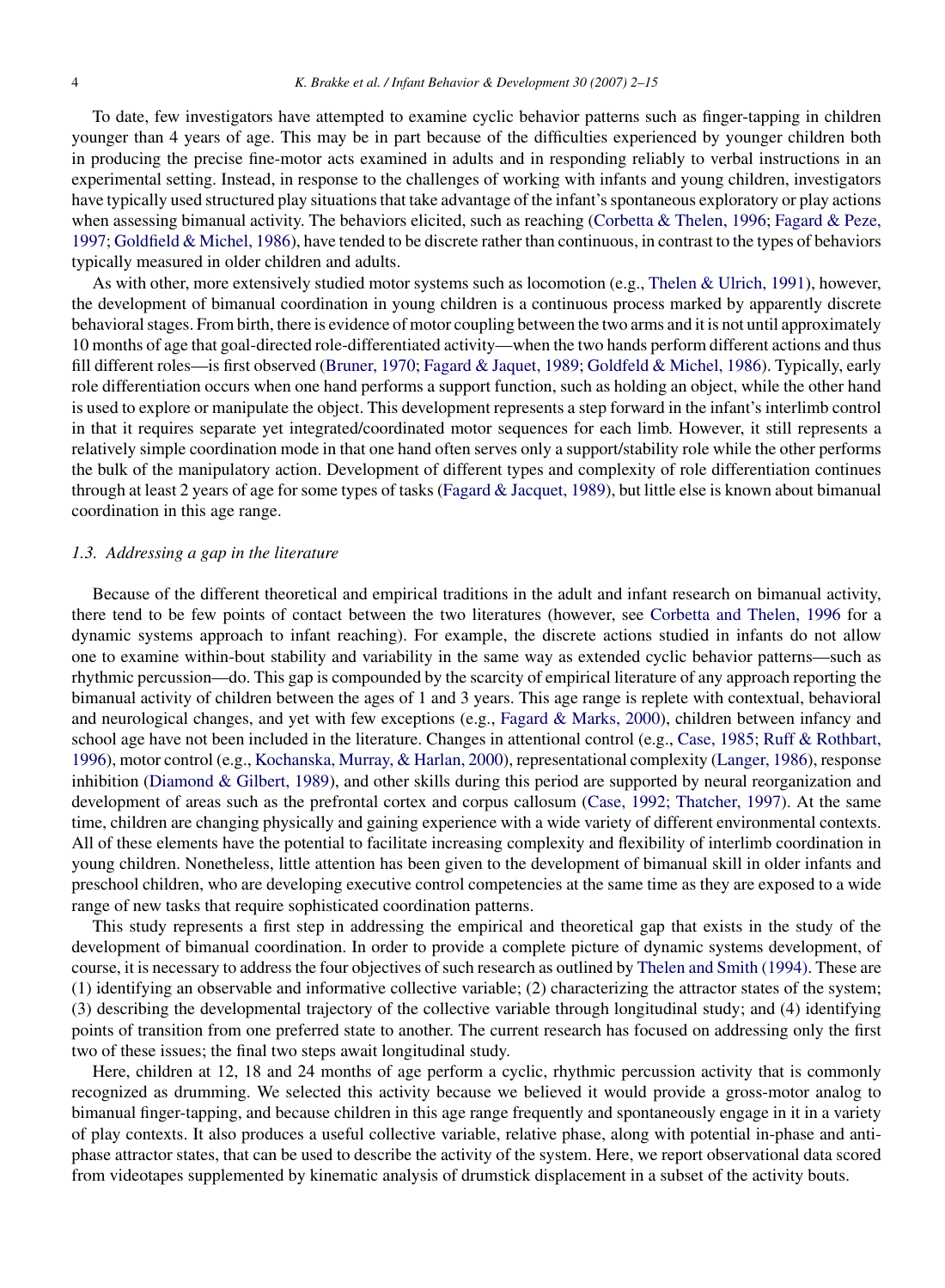Following evidence from existing studies ([Fagard & Jacquet, 1989;](#page-13-0) [Ledebt, 2000\)](#page-13-0) suggesting increasing bimanual flexibility in different contexts during the second year of life, we hypothesized that older children would more frequently engage in bimanual percussion than younger children, and that children's bimanual activity would be characterized by different predominant coordination patterns at different ages. Specifically, because in-phase motion exploits the symmetrical coupling that appears to be strongly expressed in much of infants' early two-handed activity ([Corbetta &](#page-12-0) [Thelen, 1996;](#page-12-0) [Ramsey, 1985\)](#page-13-0) and stable adult finger-tapping (e.g., [Haken et al., 1985\),](#page-13-0) we expected in-phase patterns to appear at a younger age than anti-phase patterns, which require some degree of release from coupling.

Also, given that one of the tenets of developmental systems analysis is that behavioral change incurs a period of variability as individuals make the transition from one stable behavioral pattern to another, whether it be along microgenetic or ontogenetic time scales ([Thelen & Smith, 1994\),](#page-13-0) we believed that we would see this pattern reflected across children, with some children demonstrating a high degree of variability within and between bouts in this domain, and others currently in a stable period of behavior expressed either unimanually or bimanually. To the extent that these periods were associated with the different age groups being examined, these cross-sectional data would potentially "map the boundaries of change" [\(Thelen & Smith, 1994. p](#page-13-0). 97) that occur in this domain during this period of life and lay the groundwork for future longitudinal and experimental studies of early bimanual coordination.

## **2. Method**

#### *2.1. Participants*

Participants included 27 typically-developing children within 2 weeks of 12 ( $n = 8$ ), 18 ( $n = 9$ ), or 24 months ( $n = 11$ ) of age recruited through daycares and personal contacts in a small university town in the southeastern US. Eighteen of the children were male. Three children were of Hispanic descent, one of Asian descent, one of African descent, and the remaining children of European descent. One 24-month-old refused to engage in any of the target tasks and was omitted from the analyses, leaving a final *n* of 10 in the oldest age group. At least one parent accompanied each child to the test session and gave informed consent for the child's participation in the study as well as for restricted use of the videotaped images produced during the sessions.

#### *2.2. Apparatus and materials*

Children were videotaped with a Panasonic camcorder placed on a tripod directly in front of the test platform, and the videotape from this camera was used as the basis for the observational analyses reported here. In addition, four high-speed video cameras were placed to the left, left-front, right-front, and right of the child in order to facilitate kinematic analysis. A spotlight was placed next to each of these four cameras. Cameras were placed approximately 3–4 m away from the child. Fig. 1 provides a schematic representation of the test area.



Fig. 1. Schematic aerial view of testing. Child participant P sits on a slightly raised platform in front of adult parent A. Experimenter E sits to the side. Four high-speed cameras C1–C4 and one VHS camera record the child's activity.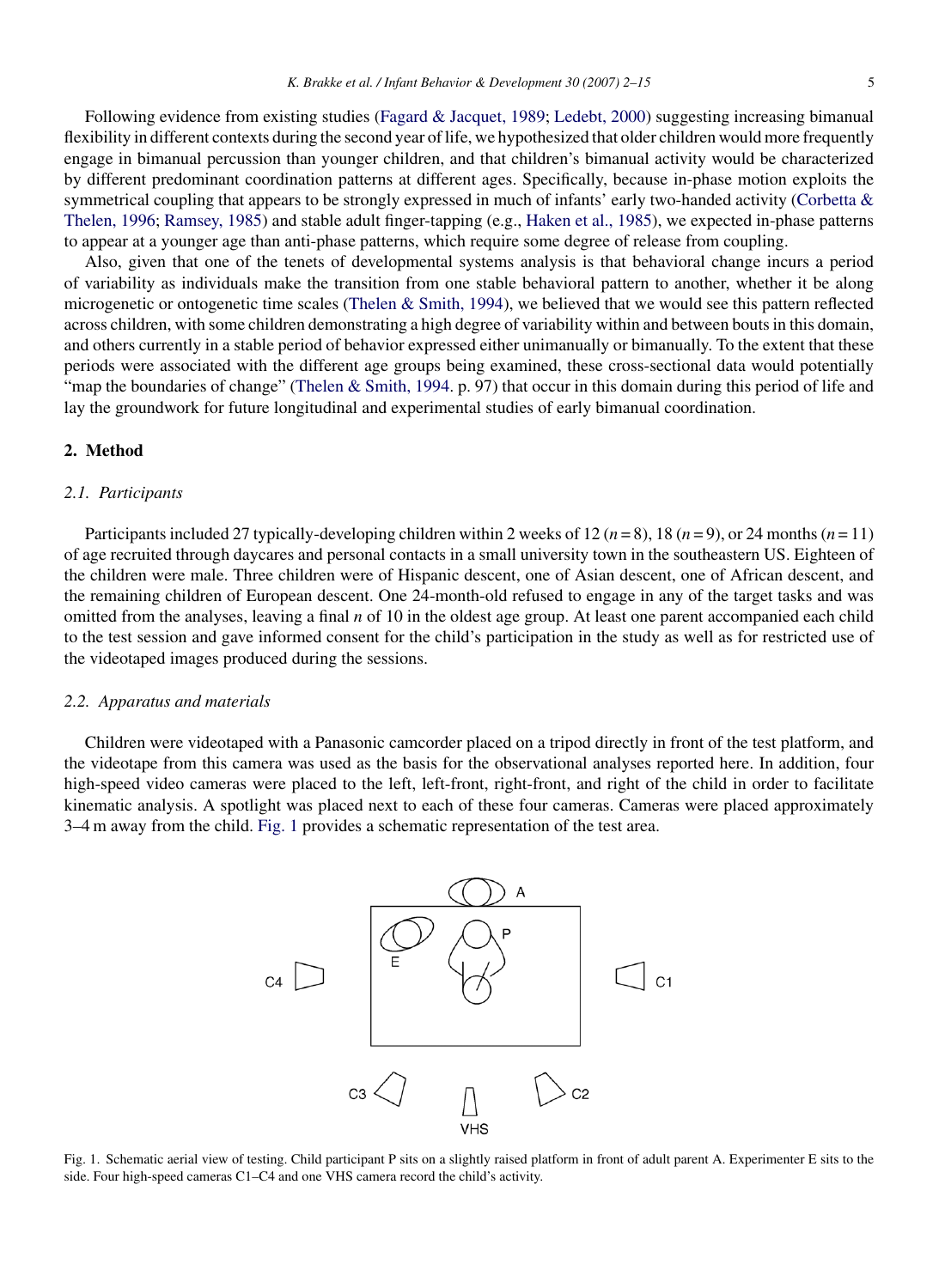Materials used for task production included a 17 cm diameter  $\times$  8.5 cm high plastic container with a lid that was covered with black contact paper, which served as a drum. Two red plastic drumsticks 15 cm long with 2.5 cm spherical heads were connected to each other and to the drum by a nylon cord, with each stick extending from the drum with about 40 cm of cord. The back ends of the sticks were connected to the drum in order to allow freedom of motion while keeping the apparatus together and preventing non-target actions such as throwing of the sticks.

Each child sat on a .9 m  $\times$  1.2 m wooden platform covered in black contact paper. The platform rested 4 cm above the floor, to bring the child's activity within range of the calibrated space identified for kinematic analysis.

In order to enhance the visibility of action, children either wore their own dark long-sleeved shirt on which  $1 \text{ cm}^2$ pieces of reflective tape were placed at each shoulder, elbow, and wrist, or a special long-sleeved black polyester shirt with a Velcro closure down the back and strips of Velcro on the sleeves. Small spherical reflective markers (1/2 to 1 cm) were attached to the Velcro strips at each shoulder, elbow, and wrist. These were placed on clothing to avoid contact with the children's potentially sensitive skin. Reflective tape was also placed on the drumstick tips, the center of the drum's top surface, and at three reference points at the edge of the calibrated test area. These positions of the markers served as the basis for the digitized model of action that was produced using a Peak Motus<sup>TM</sup> (v. 6.1) motion measurement system.

#### *2.3. Procedure*

All sessions took place in the university's biomechanics laboratory. Upon arrival at the laboratory, parents were given an overview of the upcoming session and asked to sign permission forms while the child became accustomed to the setting and personnel through play and exploration. When the parent indicated that she or he and the child were ready to continue, each was asked to don a long-sleeved black shirt if they were not already wearing something dark. This clothing facilitated analysis of the child's actions by making the light-reflective markers on the child's arms easier to identify and track, and also allowed experimenters to attach markers to the child's clothing rather than skin. Because we did not specify legwear, however, some children wore shorts and the reflection from the skin on their legs sometimes interfered with digitizing the position of the drumsticks. We included these bouts in the observational analyses, but in many cases were unable to do so with the kinematic analyses.

The parent was asked to sit cross-legged on the floor immediately behind the slightly raised test platform. The child was seated directly in front of, with his or her back to, the parent. In this way, the parent could both physically support the child in a seated position if necessary as well as encourage him or her to attend to the tasks at hand. The experimenter sat to the side and slightly behind the child so that she could reach forward and demonstrate tasks without blocking any camera views.

Each child was asked to engage in seven percussive tasks. Four of these tasks involved unimanually hammering pegs into a pegboard with different types of hammers; data from these tasks will be reported in a separate manuscript. Alternating with these tasks were three bimanual tasks. The first engaged the child in banging two small wooden cymbals together, the second was the drumming task reported here, and the third was to slide two metal knobs along tracks that ran laterally in front of the child. Of these tasks, the drumming activity yielded the greatest amount of data and the greatest range of behavioral patterns across children, so this task has been analyzed first.

The task reported herein involved drumming with two plastic drumsticks after a brief demonstration. Children were allowed to engage in the activity for as long as they were interested; this period of time lasted from only a few seconds up to  $4\frac{1}{2}$  min. Also, the children were allowed to produce the percussive actions with the objects in any orientation; for example, the drumsticks could be moved along a vertical or angled axis. Nearly all activity bouts were vertical or nearly so, so this is the dimension that served as the basis for the motion analysis.

#### *2.4. Observational data analysis*

The first round of analysis included manual observational coding of percussion behavior visible on the VHS videotape. For the purposes of this scoring and analysis, bouts were defined as sequences of continuous activity that were separated by pauses of 2 s or more, by abrupt change in the direction of movement, or by change between unimanual and bimanual action. The primary axis of movement for each bout could be vertical or angled, with drumsticks striking the top or side of the drum respectively. Each scored bout of action served as a trial that potentially could be identified on the high-speed videotapes and later isolated, synchronized, and digitized for motion analysis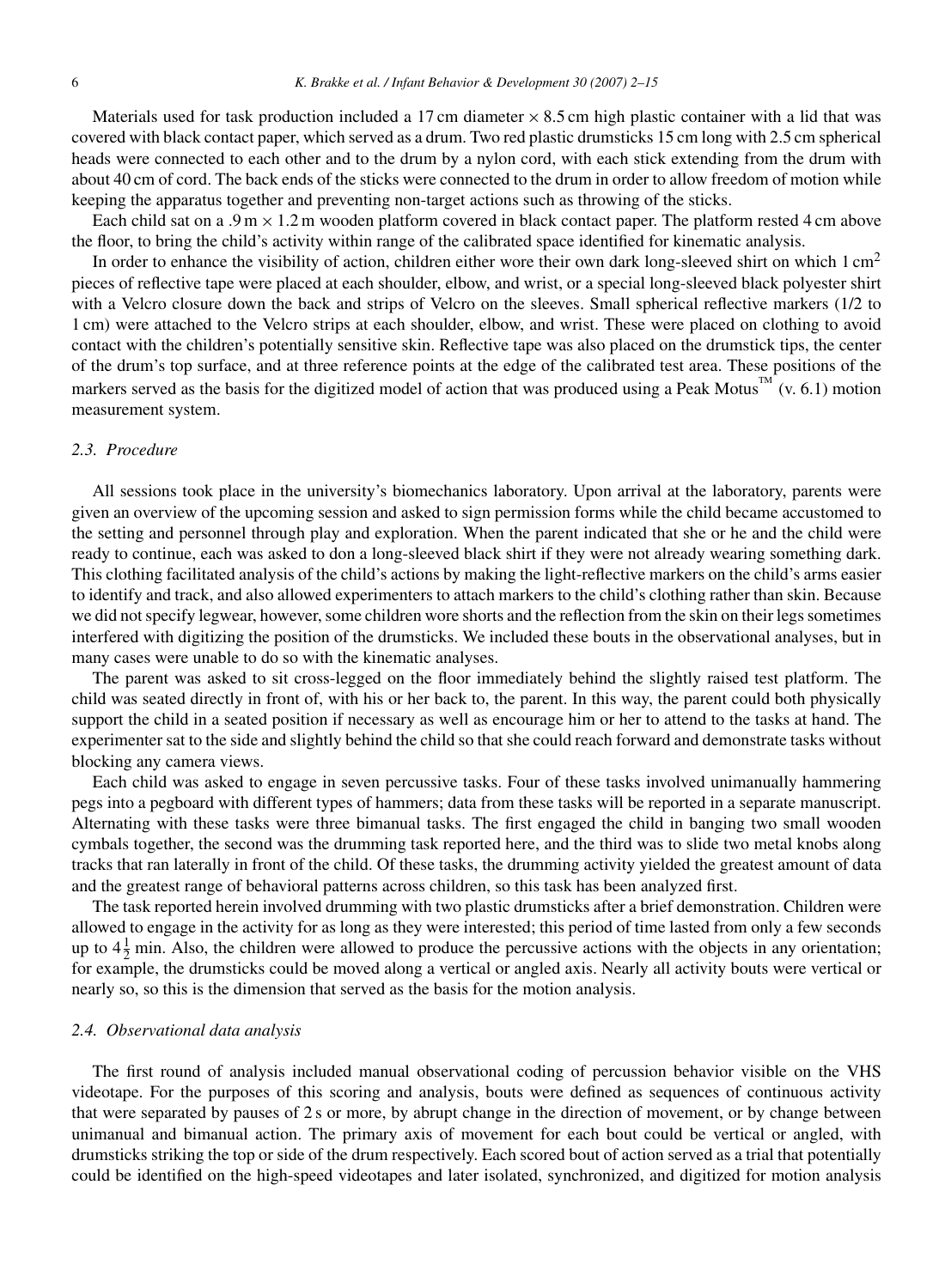purposes. Because many of the analyses focused on the phase relationships and timing within each bout, a bout was only scored if at least one drumstick contacted the drum top three or more times, resulting in at least two movement cycles. Variables produced by this initial analysis include number of activity cycles within each bout, unimanual versus bimanual engagement, and phase relations between the two hands in bimanual bouts.

The predominant phase relationship for each bout was assigned one of four codes. 'In-phase' bouts were those for which the two hands were perceived by the observer to be moving symmetrically, with drum strikes occurring simultaneously. If one hand appeared to be leading and striking the drum slightly ahead of the other, with approximately a 90◦ phase lag, it was called an 'off-phase' bout. 'Anti-phase' bouts were those perceived as including predominant motion of the two drumsticks in opposite directions with approximately 180◦ lag, so that one stick reached its highest point as the other struck the drum. Finally, those bouts for which no clearly prevalent pattern could be perceived were assigned to a category called 'inconsistent'. This category included bouts in which one hand might be moving erratically so that a one-to-one ratio of right to left beats was not established, and bouts in which the child held one stick to the drum top without clear oscillatory movement. These bouts were included in analysis because the intent to include both hands in the activity appeared to be extant and this type of action represented a potential transitory stage in the mastery of the task.

## *2.5. Interobserver reliability of observational coding*

Three trained observers participated in coding behaviors from the videotaped records. Two of the observers independently coded each participant's complete drumming test session; each pair of observers' codes were compared for one-third of the participants (e.g., observers A and B coded eight participants). This allowed interobserver reliability to be measured for the entire data set across the three pairs of observers. Percent agreement between each pair was calculated for bout occurrence, unimanual versus bimanual activity, phase relationship, and number of cycles in the bout. Interobserver agreement for bout occurrence was 92–100% between the pairs of observers; for unimanual versus bimanual, 98–100%; for phase relationship, 86–100%; and for number of cycles, 92–100%. In all cases, data from the person designated as primary coder for each child were used in analyses.

## *2.6. Analysis of kinematic data*

Using the Peak Motus<sup>TM</sup> (v. 6.1) motion measurement system, for all bouts that met the criterion of an acceptable bout, the reflective markers were digitized from the video, transformed into 3D coordinates (modified, direct linear transformation), and filtered using a quintic spline (with smoothing factor selected using an optimized, least squares routine). Criteria for usable bouts included aspects of the activity itself, such as including a minimum of three movement cycles, and characteristics related to the videotaping of the bout, such as markers being visible at all times from at least two of the cameras. Although a number of quantities were produced, only the vertical displacement data for the drumsticks were used for the kinematic analyses reported herein. Additionally, because the data set included a limited number of bouts, analysis was restricted to descriptive characterization of individual participants, a common technique used in studies of biomechanics.

## **3. Results**

Observational analysis of the videotapes suggested that this context is a useful one to study the emergence of bimanual percussion in young children, and that such activity emerges between 12 and 24 months of age in many children. Most of the children in the study produced unimanual bouts of drumming, suggesting that the activity was one that interested these children, even in a laboratory setting surrounded by cameras and bright lights ([Fig. 2\).](#page-6-0)

The mean number of unimanual bouts remained relatively constant at 2–3 bouts per child (S.D.s 2.14, 1.76 and 4.03, medians 1.5–2.0, respectively) across all ages [\(Fig. 3\).](#page-6-0) Despite their interest in the drum, only one 12-month-old, five 18-month-olds, and seven 24-month-olds produced bimanual bouts. The mean number of bimanual bouts produced was 1.0 (S.D. 2.83, median 0; range 0–8) at 12 months, 3.0 (S.D. 3.61, median 4.0; range 0–9) at 18 months, and 6.7 (S.D. 11.48, median 3.0; range 0–38) at 24 months. This is consistent with the hypothesis that bimanual drumming is a skill that is just starting to develop during the second year of life.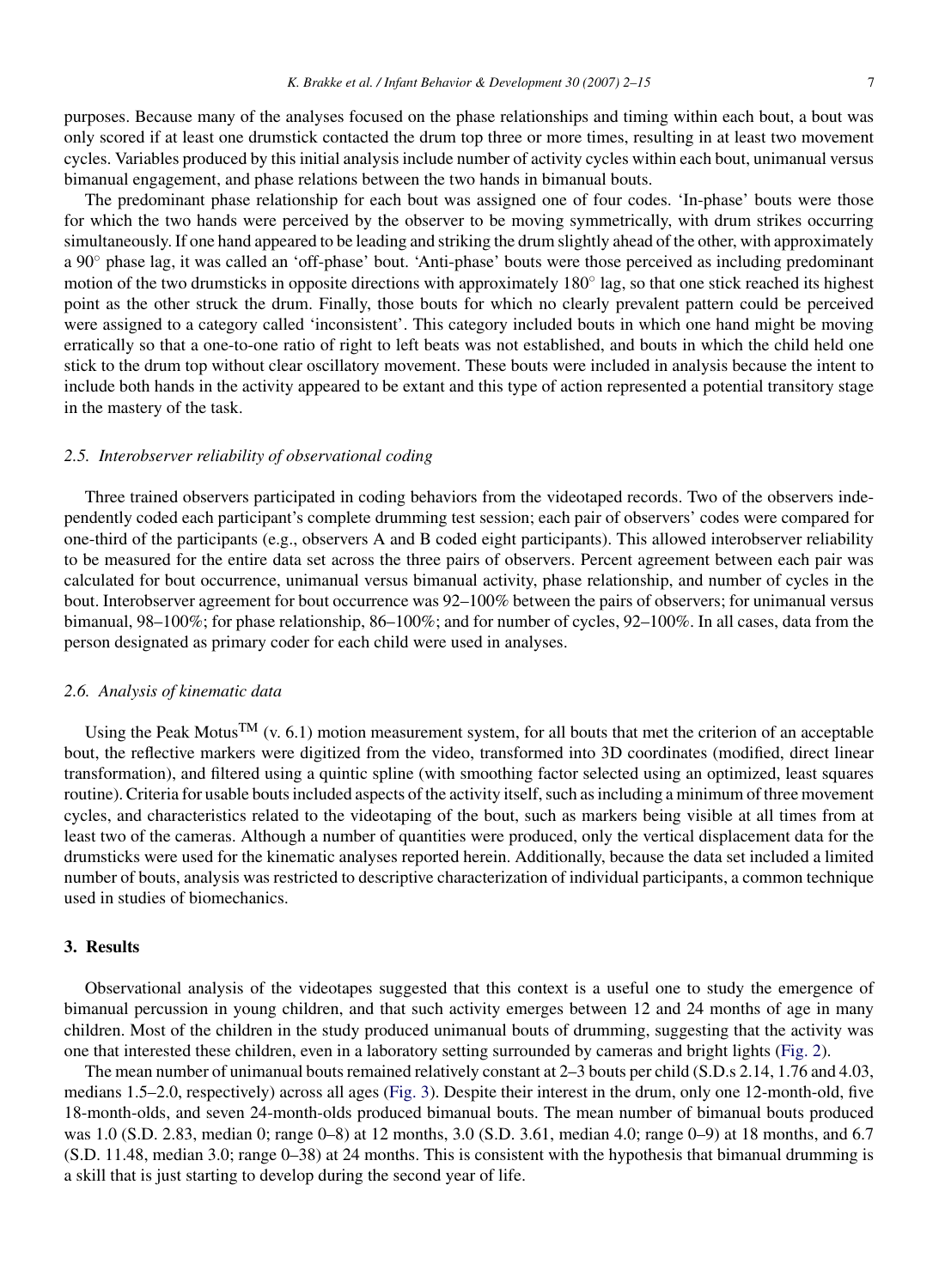<span id="page-6-0"></span>

Fig. 2. Number of children producing unimanual and bimanual percussion bouts in each age group.



Fig. 3. Mean number of unimanual and bimanual bouts produced by each child. Numbers include children who produced zero bouts within one condition.

## *3.1. Production of unimanual and bimanual percussion bouts*

In order to further characterize the bimanual activity of children within this context, the number of percussion cycles within each bout ("bout length") was recorded. A percussion cycle was defined as the vertical or angled movement of a drumstick from the point at which it strikes the drumhead one time until it strikes the drumhead the next time, i.e. the cycle of movement from drum-strike to drum-strike. Bout length was determined by the first drumstick to strike the drum head and was counted for that limb only. Because the number of bouts produced by different children varied widely, the mean bout length for each child was computed, and then each child's average was used to calculate an average for the age group, so that each child's behavior contributed equally to the group figures. As shown in Fig. 4, unimanual bout length decreased slightly as age increased, while bimanual bout length remained relatively constant among those who engaged in such activity. The mean number of unimanual action cycles per bout produced was 7.34 (S.D. 4.24) at 12 months, 6.80 (S.D. 3.23) at 18 months, and 5.17 (S.D. 1.31) at 24 months. For bimanual bouts, the means were 8.38 (S.D. 2.07) at 12 months, 8.60 (S.D. 5.46) at 18 months, and 7.41 (S.D. 2.68) at 24 months.

Independent samples *t*-tests comparing average bout length of 18- and 24-month olds revealed no significant difference among children in the two age groups who engaged in unimanual activity  $[t(11.35) = 1.35, \text{ ns}]$  or bimanual



Fig. 4. Mean number of action cycles per bout in unimanual and bimanual activity in each age group.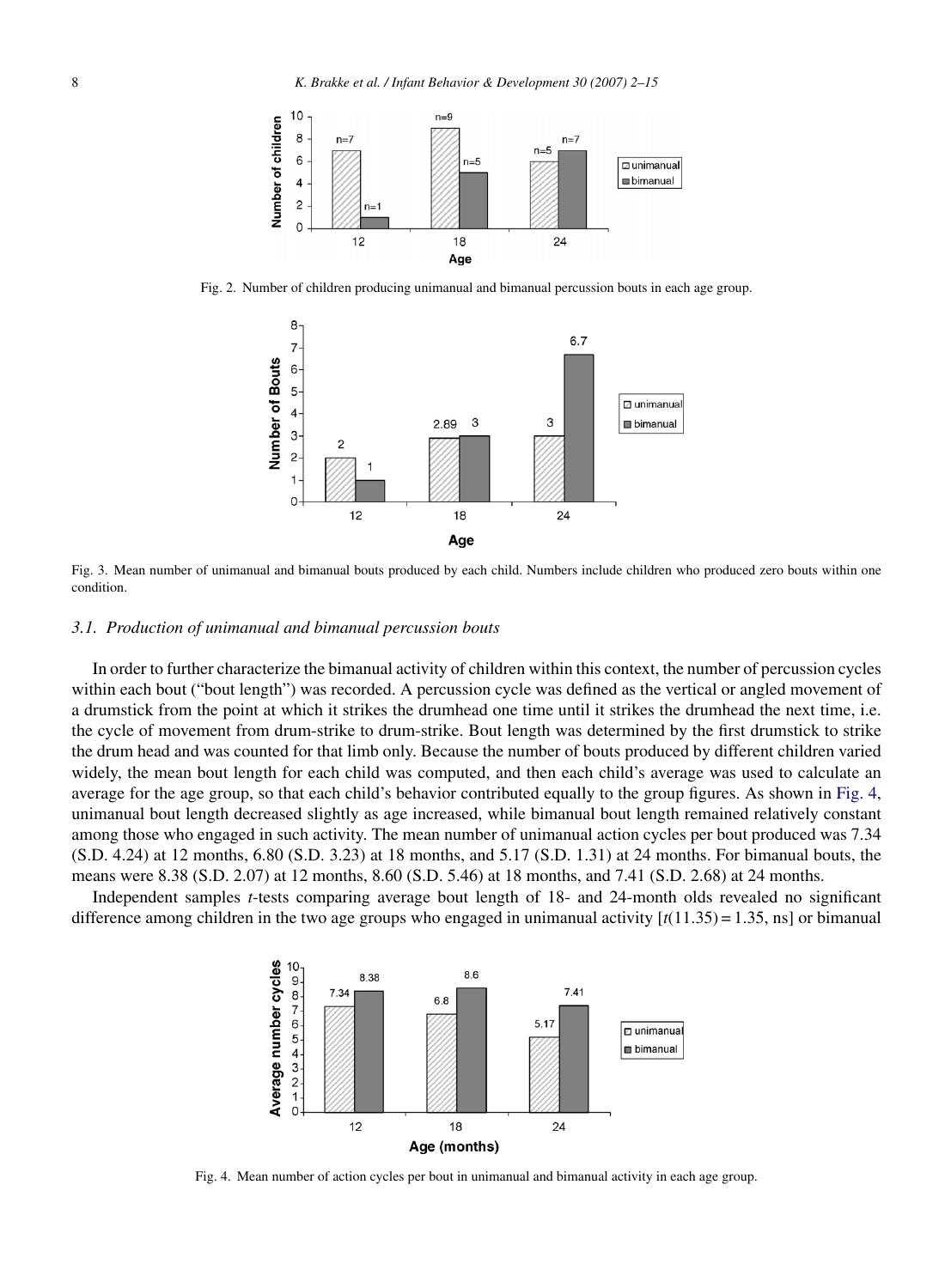

Fig. 5. Phase relationships of drumming bouts exhibited by children at 12, 18 and 24 months of age. Bimanual drumming increases with age, and in-phase and anti-phase activity dominate by 24 months.

activity [*t*(10) = .502, ns]. These tests should be regarded as inconclusive because of the low *N* and resultant weak level of statistical power yielded; however, they suggest that children at both 18 and 24 months of age are producing bouts of roughly equivalent length.

#### *3.2. Phase relations of bimanual activity*

When examining the coordination patterns of the entire corpus of children's bouts at 12, 18 and 24 months, some interesting findings emerge. These patterns are depicted in Fig. 5. As mentioned, at 12 months, only one of eight children produced bimanual drumming activity. This child engaged in eight bouts of such activity. The majority of these, 62%, were coded as "off-phase" with one hand leading the other at approximately a 90° lag between hands. At 18 months, there is considerable variability in phase relations as more children produce bimanual drumming behavior, but in-phase (approximately  $0^\circ$  lag) activity is dominant. At 24 months, the oldest age studied to date using this method, anti-phase activity (approximately 180◦ lag) has emerged and in fact is produced nearly as much as in-phase coordination patterns; three of the children in this age group preferred in-phase activity and three anti-phase. "Inconsistent" activity, or that which is highly variable in phase relation within the bout, has disappeared at this age.

#### *3.3. Coordination of limbs within bimanual bouts: kinematic analysis*

A subset of 28 bimanual bouts, representing six children, were suitable for digitizing and thus available for kinematic analysis. Although the available sample was not extensive, these analyses yielded information at a level of detail not possible with 'naked-eye' observation alone. For example, from plots such as the ones in [Fig. 6,](#page-8-0) it is apparent that, typically, one hand (usually the right) moved with a high degree of regularity. The other hand (usually the left) was more variable in its frequency and often engaged at a lesser amplitude in some children. Timing and regulation of activity varied considerably, supporting the observational data reported above and providing evidence that this was a task that many children were still learning. However, some children at 24 months produced highly stable, spatially and temporally symmetrical bimanual activity in both in-phase and anti-phase relationships.

With such data, it is possible to derive a cross-correlation value between the vertical position of the left and right hands as recorded during each videotaped frame of the bout, and then report a single coefficient value for the entire bout. This is an appropriate technique if one is comparing bouts that have internally stable relationships and are similar to one another in characteristics other than phase relationship, such as the bouts depicted in [Fig. 6a](#page-8-0) and b. However, because microgenetic changes in activity patterns were observed both within and between many of the bouts, analyses using whole-bout summary statistics were not considered appropriate for this data set. For example, cross-correlation values for [Fig. 6c](#page-8-0) and d are very similar  $(r = .772$  and  $.854$ , respectively), as are the values for [Fig. 6e](#page-8-0) and f  $(r$  values of .054 and .074), but the actions represented are clearly very different.

Such aggregate analyses, whether linear or circular, obscure the differences in coordination patterns between children and within the bouts themselves. Thus, different means of characterizing the activity had to be developed with these data. Inspection of the displacement plots suggested that the activity of one hand was more stable than the other in some bouts but not in others. Therefore, for each bout the length, in number of frames included in the period for each activity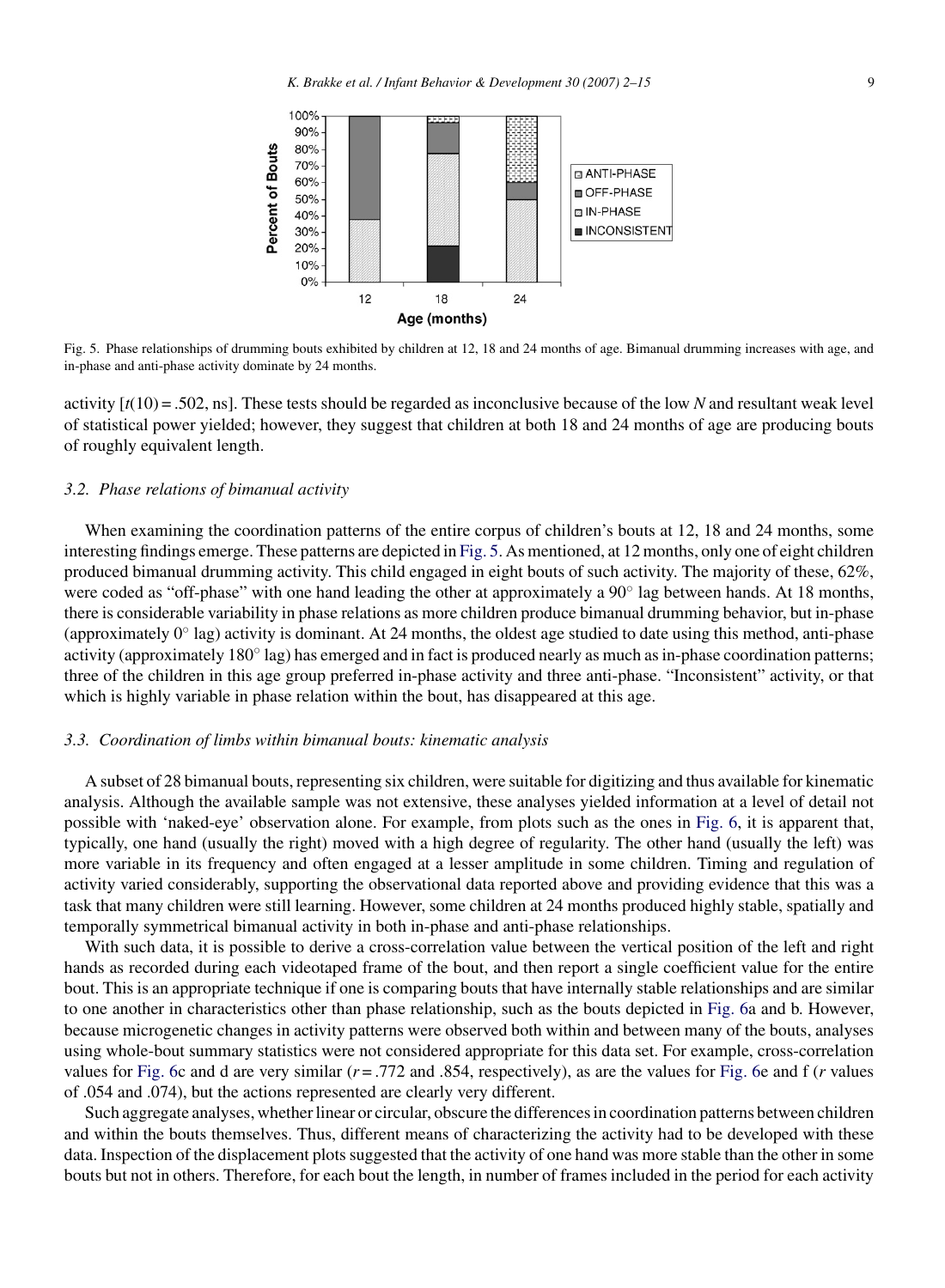<span id="page-8-0"></span>

Fig. 6. (a–f) Examples of bimanual percussion bouts. Lines indicate vertical displacement (meters above the platform surface; the drum top is slightly raised) of each drumstick tip over the course of the bout. Plots in the left column represent bouts produced by 18-month-olds; those on the right were produced by 24-month-olds. Each bout was produced by a different child.

cycle (between successive maxima) was calculated separately for the right and left hands. The mean and standard deviation for these period lengths were then calculated for each bout, and compared for the right and left hands. As illustrated in Fig. 7, the ratio of the right mean period to left mean period is very close to 1.0 in all three 24-month-olds, indicating that the two hands were oscillating at virtually identical rates. Furthermore, the ratio of the period standard deviations is very close to 1.0 in the older children as well, suggesting that the action of the two hands was equally variable, and thus well-regulated. By contrast, the right-to-left ratios for the 18-month olds are more variable between children, and in most cases not equal to 1.0. This indicates that the left hand moved with different average period and with more variability than the right hand in these children.

A final analysis utilized cross-correlation values between the two hands; however, rather than calculating *r* values for entire bouts, each bout was segmented into windows that equaled the average period length for that bout.



Fig. 7. Ratio of right hand to left hand period mean and standard deviation. A ratio of 1.0 for both mean and standard deviation indicates that the two hands are moving with the same frequency and degree of stability. This is more characteristic of the 24-month-olds than the 18-month-olds.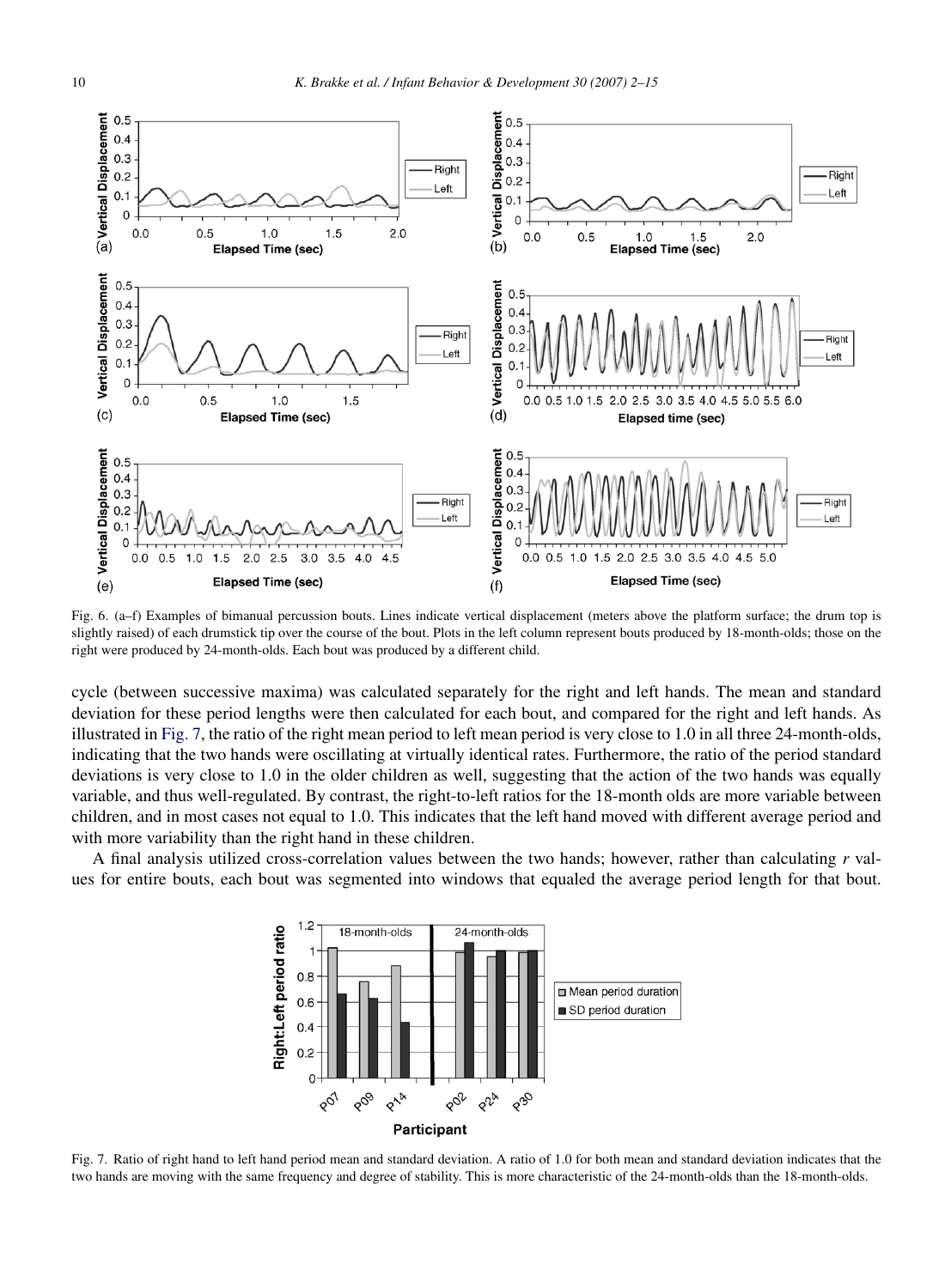

Fig. 8. (a–g) Cross-correlation functions for digitized bouts of the six children for whom such bouts were available. Each line represents the correlation between the right and left drumstick position for an individual bout; values at +1.0 indicate in-phase activity and those at −1.0 indicate anti-phase activity. Eighteen-month-old children's plots appear on the left (a, c and e); the plots on the right represent the 24-month-old children. The bouts on (f) and (g) were produced by the same child; the plots were separated to aid clarity.

The first window started at frame 1, the second at frame 2, and so on until the final window included the last frame of the bout as its terminal point. A correlation coefficient between the vertical amplitude of the two drumsticks was computed for each window, and a cross-correlation function for the entire bout was mapped. Figures illustrating all of the children's bouts appear in Fig. 8. Note that the younger children's coordination is highly erratic, with frequent and variable swings between positive and negative correlations between the hands' positions. This is especially true of the children represented in Fig. 8a and e, although the child in Fig. 8c appears to be regulating activity somewhat more successfully; indeed this was the only 18-month-old child who produced anti-phase action (see [Fig. 6e\)](#page-8-0). By contrast, two of the older children exhibit very stable in-phase activity, with only a few lapses that represent brief pauses in action. The third 24-month-old child, illustrated in Fig. 8f and g, had more variable activity in many bouts, but the transitions between phase relationships appear much smoother than is the case with the younger children. Looking at this child's individual displacement plots (e.g., [Fig. 6d](#page-8-0)), it becomes clear that these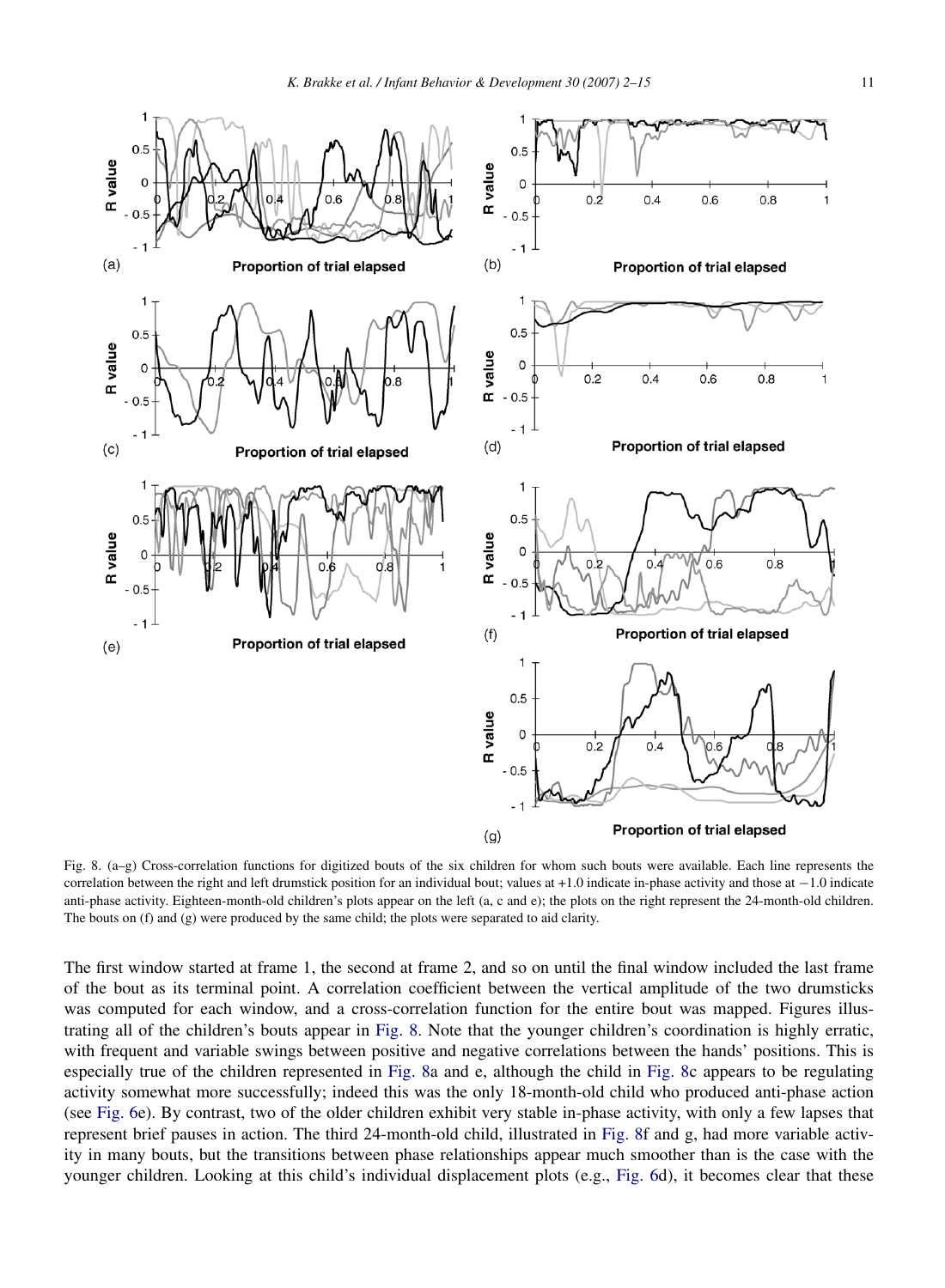

Fig. 9. Distribution of Pearson cross-correlation values across bouts for each of the six participants for whom bouts were digitized.

transitions represent well-regulated shifts from in-phase to anti-phase activity, which is not the case for most of the 18-month-olds.

These correlation functions can be summarized across bouts for each child, and a plot of the distribution of *r* values produced. Such a plot appears in Fig. 9. A high percentage of values in the 0.8–1.0 range indicates consistent in-phase activity. Values between  $-0.8$  and  $-1.0$  indicate anti-phase activity. As the plot illustrates, two 24-month-old children (P02 and P24) strongly preferred in-phase activities, while the other children's coordination patterns were more variable, although most of the children exhibited some tendency toward preferring in-phase or anti-phase activity.

# **4. Discussion**

Children readily engaged in the drumming activity and displayed a variety of behavioral patterns within this context. As predicted, a shift from primarily unimanual to more heavily bimanual activity was apparent between 12 and 24 months of age. The bimanual activity of the oldest group of children also appeared to "settle into" the two attractor states—in-phase and anti-phase—exhibited in similar actions produced by older children and adults. This suggests that children at both ends of the age range being studied are capable of producing and attending to sustained bouts of percussive activity, but that facility in coordinating the two hands in specific, stable phase patterns within this context emerges during the second year of life.

At 12 months, activity was primarily unimanual and only one child engaged in two-handed drumming. This child usually led with the right hand but also produced some in-phase activity. In both cases the behavior appeared highly routinized and stable within bouts of activity, suggesting strong coupling between the limbs but with some lateralization. At 18 months, just over half of the children produced bimanual drumming bouts. These bouts were quite variable in form, with half being coded as in-phase, and most of the rest as either off-phase or as having no consistent pattern exhibited within the bout. Many children in this middle age range appeared to be novice two-handed drummers for whom an adaptive 'solution' to the challenge presented by this task had not yet emerged. By 24 months, most children engaged in bimanual drumming and the behavior appeared much more regular in form than at 18 months. Bouts of 'inconsistent' phase activity had disappeared, and fully 90% of bimanual bouts were produced in in-phase or anti-phase form, the two forms consistently preferred in adults in a variety of tasks. At the same time, the behavior of the older group appeared more volitional and less routinized than that of younger children. These observations were supported by kinematic analysis of a subset of the bimanual bouts produced by 18- and 24-month-olds, and are consistent with the notion of alternating periods of stability and variability during the process of developing motor skill.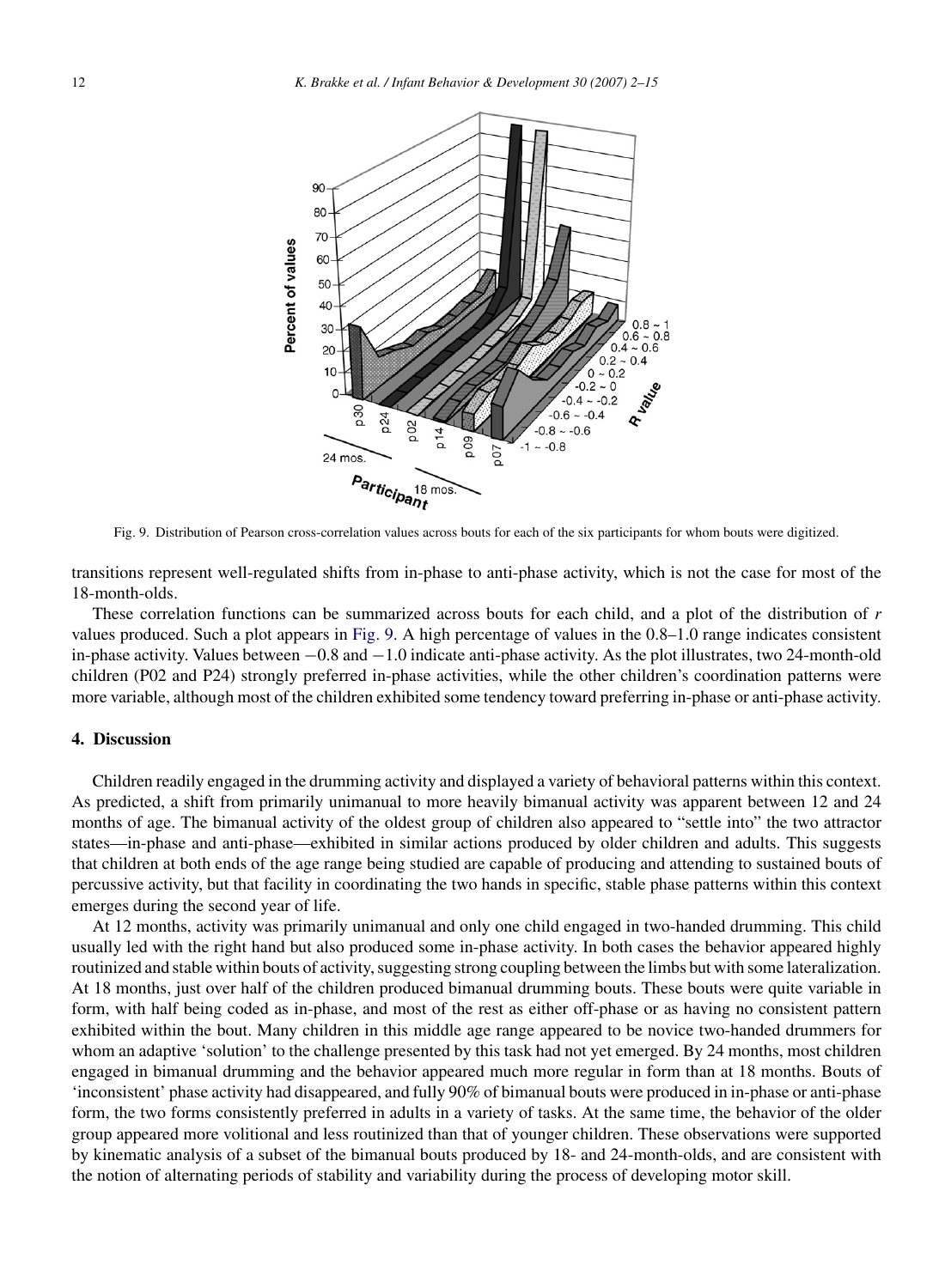Of particular interest to those investigating coordination is the ratio of in-phase to anti-phase activity in children who engage in bimanual drumming. In-phase activity appears to be strongly preferred by some children at each of the three ages included in this study; however, anti-phase action emerges relatively quickly, appearing only at 24 months but then preferred equally to in-phase motion. The results from this study and follow-up ones with older children will have implications for the field of bimanual dynamics, in that they speak to the universality of different motor-action systems self-organizing into preferred coordination patterns.

As noted by [Swinnen and Wenderoth \(2004\),](#page-13-0) a wide variety of nonlocomotor behaviors that have been studied to date reflect the tendency to self-organize into in-phase coordination patterns. We initially expected our percussion activity to follow this trend in the young children we studied, and in fact some children did strongly prefer in-phase activity at 2 years of age. Others, however, started incorporating anti-phase activity into their drumming bouts. The gross-motor activity examined in this project may not be fully analogous to the fine-motor actions that have been the focus of previous studies with older participants. Indeed, there may be greater linkage between drumming and the locomotor system than between drumming and fine-motor actions such as finger-tapping. In particular, the main muscle systems used in drumming are also those used to effect rapid reciprocal arm swing during walking. During the second year of life, children are learning to walk efficiently, and typically begin to swing their arms rather than hold them out statically for balance after 10–15 weeks of independent walking experience [\(Ledebt, 2000\).](#page-13-0) It may be that from this time forward, the self-organized reciprocal arm swing used during walking becomes such a strong attractor state, that the preference for this coordination pattern carries over in to other, non-locomotor, contexts such as drumming. Indeed, [Swinnen and Wenderoth \(2004\)](#page-13-0) also remark on the adaptability and context-dependency of bimanual movements; this may be a good example of both.

The percussion task explored here is just one of many possible cyclic bimanual activities we could have elicited from our young participants. Indeed, although we have not reported the results here, we also asked them to engage in a cymbal-banging activity, and most children in all of our age groups readily did so. Other investigators have reported bimanual block-banging along the body's midline by children shortly after the onset of duplicated babbling (approximately 6–8 months of age) ([Ramsey, 1985\).](#page-13-0) Other actions such as bimanual arm waving and hand-clapping are also commonly observed during the first year of life and are well-established by 18–24 months, when two-handed drumming appeared in most of the children we observed. There are clearly different time-courses for the emergence of each of these skills. How might one account for these differences in actions that are in some ways very similar?

It is important to remember that, to a young child, drumming with sticks on a defined surface represents a new skill context (albeit one which they may have encountered before their test session). [Connolly and Dalgleish \(1989\), i](#page-12-0)n their examination of children's mastery of spoon-feeding, note that even what appears to be such a simple task contains multiple elements that must be mastered. In the case of spoon-feeding, the components that must be coordinated include the hand, mouth, spoon, and food. With bimanual drumming, elements that must be integrated into the task include both upper limbs, two sticks, and the drum surface. The problem for the child becomes one of attentional load as well as motor function. In mastering such tasks, as outlined by Case (1985), children will often attend first to a single dimension of the problem, then as the task context becomes familiar, will expand his or her conceptualization of the problem to include its multiple dimensions. When considered from this perspective, the task demands in this study were more complex than actions such as block-banging or clapping, which have fewer elements to coordinate.

From the cross-sectional data available from these participants, it appears that children first master unimanual drumming, then as they get older, they incorporate action with the second arm as they are able into the ongoing activity of the lead arm (often the right). This was evidenced by the actions of our 18-month-olds, who sometimes placed the left drumstick on the drum's surface and held it there while moving the right stick, or moved the left stick intermittently or with reduced amplitude relative to the right. That attentional load can influence performance of bimanual tasks has been demonstrated repeatedly in the adult literature [\(Peters, 1985; Temprado et al., 2002\),](#page-13-0) which characterizes attention as a control parameter that can affect the stability and timing of preferred coordination patterns. In other motor learning contexts as well, children will master one component of a task before adding in additional aspects. [Ledebt](#page-13-0) [\(2000\)](#page-13-0) longitudinally examined changes in children's arm positions as they were learning to walk. She reported that as children took their initial steps, they tended to hold their arms extended in a 'high guard' position, then over the course of several weeks they first lowered their arms then began to swing them while walking. The initial 'freezing' of the arms, claims Ledebt, serves at least two purposes. First, it assists in maintaining balance as the child learns to shift weight from leg to leg. However, it also serves to reduce the degrees of freedom of the walking task by holding the upper limbs still while focusing on the movement of the legs. As this becomes practiced, the child can incorporate simultaneous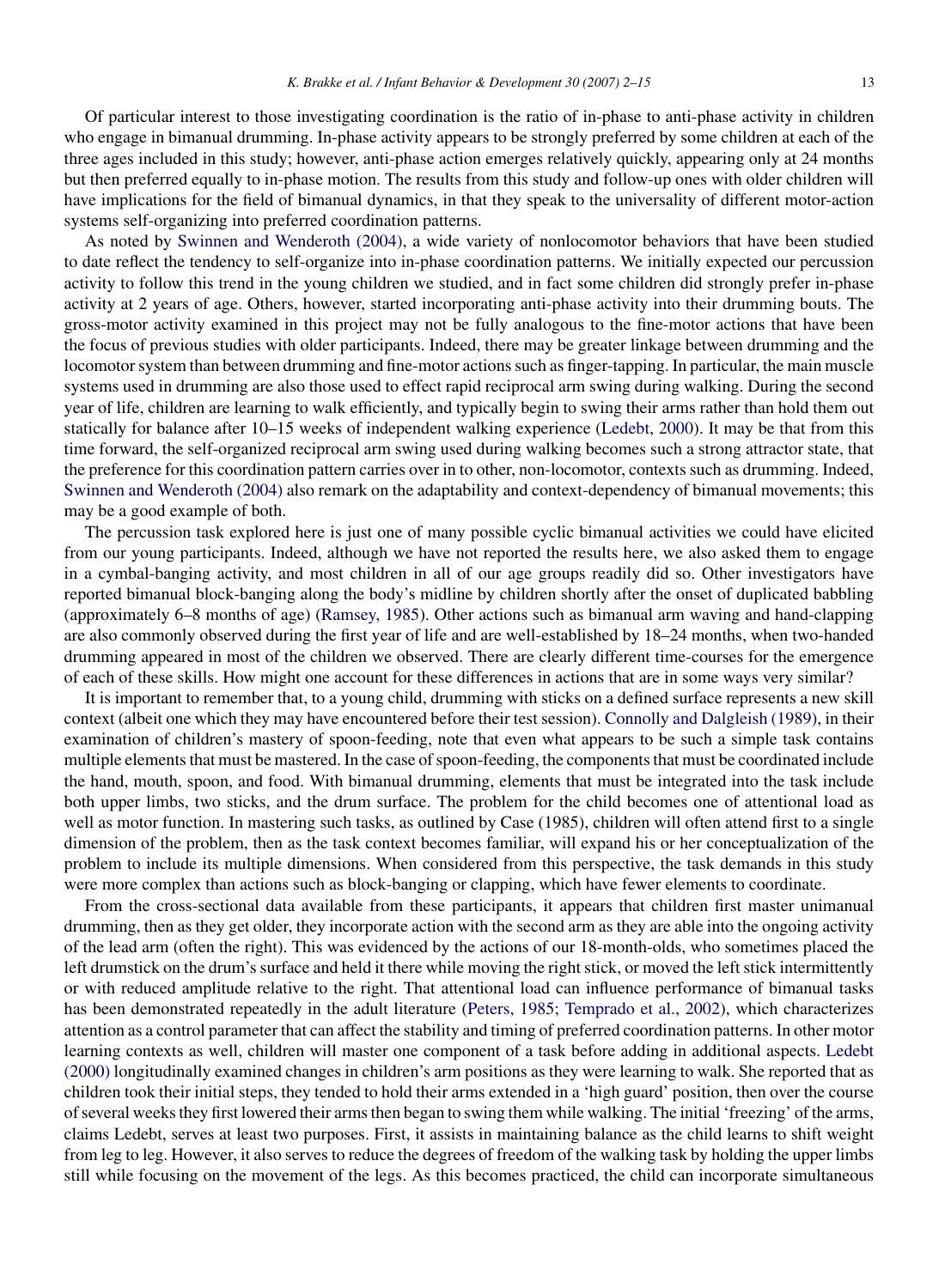<span id="page-12-0"></span>arm movement along with alternating the legs, and quickly becomes a more efficient walker. A similar process may occur with drumming: the degrees of freedom are initially frozen for one limb, then gradually are incorporated into the overall activity as it becomes mastered in play or other contexts (e.g., locomotion). Indeed, this process of learning to exploit multiple degrees of freedom has been a central pillar of dynamic motor analysis since Bernstein (1967).

Although we recognize that we are limited to description and not explanation of behavior without identification of control parameters that must be in place for coordinated behavior to occur, these regulating factors must be determined experimentally. Clearly, in maturing children, some candidates for such control parameters are organismic. These may include neural structures or pathways and associated skills related to interhemispheric transfer, visuomotor processing, attentional resources, and so on. The literature clearly documents changes in each of these areas between 1 and 2 years of age (e.g., Case, 1992; Diamond & Gilbert, 1989; [Ruff & Rothbart, 1996;](#page-13-0) [Thatcher, 1997\),](#page-13-0) and identification of neurological correlates of developing bimanual skill is important. However, as [Thelen and Smith \(1994, p. 16\)](#page-13-0) point out, "Whatever the course of brain development, *behavioral expression* is entirely context-dependent" (emphasis original). Thus, task dynamics (e.g., use of drumsticks, size and orientation of drum, absence of timing cues) and environmental context (e.g., presence of parent and other adults, unfamiliar laboratory) must be considered as well. Indeed, constraints at all of these levels likely interact to determine how the bimanual motor system self-organizes in the situation that we studied and we defer a discussion of the nature of bimanual control at this age until we have a greater range of data to build upon. For now, we propose that the simple drumming activity that we have used to assess coordinated behavior in young children provides a rich context in which to address the same issues that confront investigators of bimanual activity in older children and adults, and that such activity is highly amenable to dynamic systems analysis using the collective variable of relative phase and the in-phase and anti-phase attractor states.

## **Acknowledgements**

The authors wish to thank Henry Wang, Samatchai Chamnongkich, Yungchien Chu, Angelica Gunn, Alia Smith, and Helen Ferguson for their assistance in collecting and scoring data for this project. Daniela Corbetta made several comments and suggestions that were very helpful, and her generous assistance is greatly appreciated. The authors also appreciate the patience and cooperation of the parents and children who served as participants. Sarah Cummins-Sebree is now at Raymond Walters College of the University of Cincinnati. All research was conducted in compliance with U.S. Office of Human Research Protections guidelines and with APA ethical standards regarding the treatment of participants. This research was supported by a Research Opportunity Award supplement to NSF grant BCS 0125486 the University of Georgia (Dorothy M. Fragaszy, PI), sub-contracted to Spelman College.

# **References**

Bernstein, N. (1967). *Coordination and regulation of movements*. New York: Pergamon Press.

- Bingham, G., Schmidt, R. C., Turvey, M. T., & Rosenblum, L. D. (1991). Task dynamics and resource dynamics in the assembly of a coordinated rhythmic activity. *Journal of Experimental Psychology*, *17*, 359–381.
- Bruner, J. S. (1970). The growth and structure of skill. In K. Connolly (Ed.), *Mechanisms of motor skill development*. New York: Academic Press.
- Carson, R. G., Riek, S., Smethurst, C. J., Parraga, J. F., & Byblow, W. D. (2000). Neuromuscular-skeletal constraints upon the dynamics of unimanual and bimanual coordination. *Experimental Brain Research*, *131*, 196–214.
- Case, R. (1985). *Intellectual development: Birth to adulthood*. New York: Academic Press.
- Case, R. (1992). The role of the frontal lobes in the regulation of cognitive development. *Brain and Cognition*, *20*, 51–73.
- Cohen, L. (1971). Synchronous bimanual movements performed by homologous and non-homologous muscles. *Perceptual and Motor Skills*, *32*, 639–644.
- Connolly, K., & Dalgleish, M. (1989). The emergence of a tool-using skill in infancy. *Developmental Psychology*, *25*, 894–912.
- Corbetta, D., & Thelen, E. (1996). The developmental origins of bimanual coordination: A dynamic perspective. *Journal of Experimental Psychology*, *22*, 502–522.
- Diamond, A., & Gilbert, J. (1989). Development as progressive inhibitory control of action: Retrieval of a contiguous object. *Cognitive Development*, *4*, 223–249.
- Fagard, J. (1987). Bimanual stereotypes: Bimanual coordination in children as a function of movements and relative velocity. *Journal of Motor Behavior*, *19*, 355–366.
- Fagard, J. (1991). Synchronization and desynchronization in bimanual coordination: A developmental perspective. In J. Fagard & P. H. Wolff (Eds.), *The Development of timing temporal organization in coordinated action: Invariant relative timing, rhythms and coordination*. Oxford, England: North-Holland.